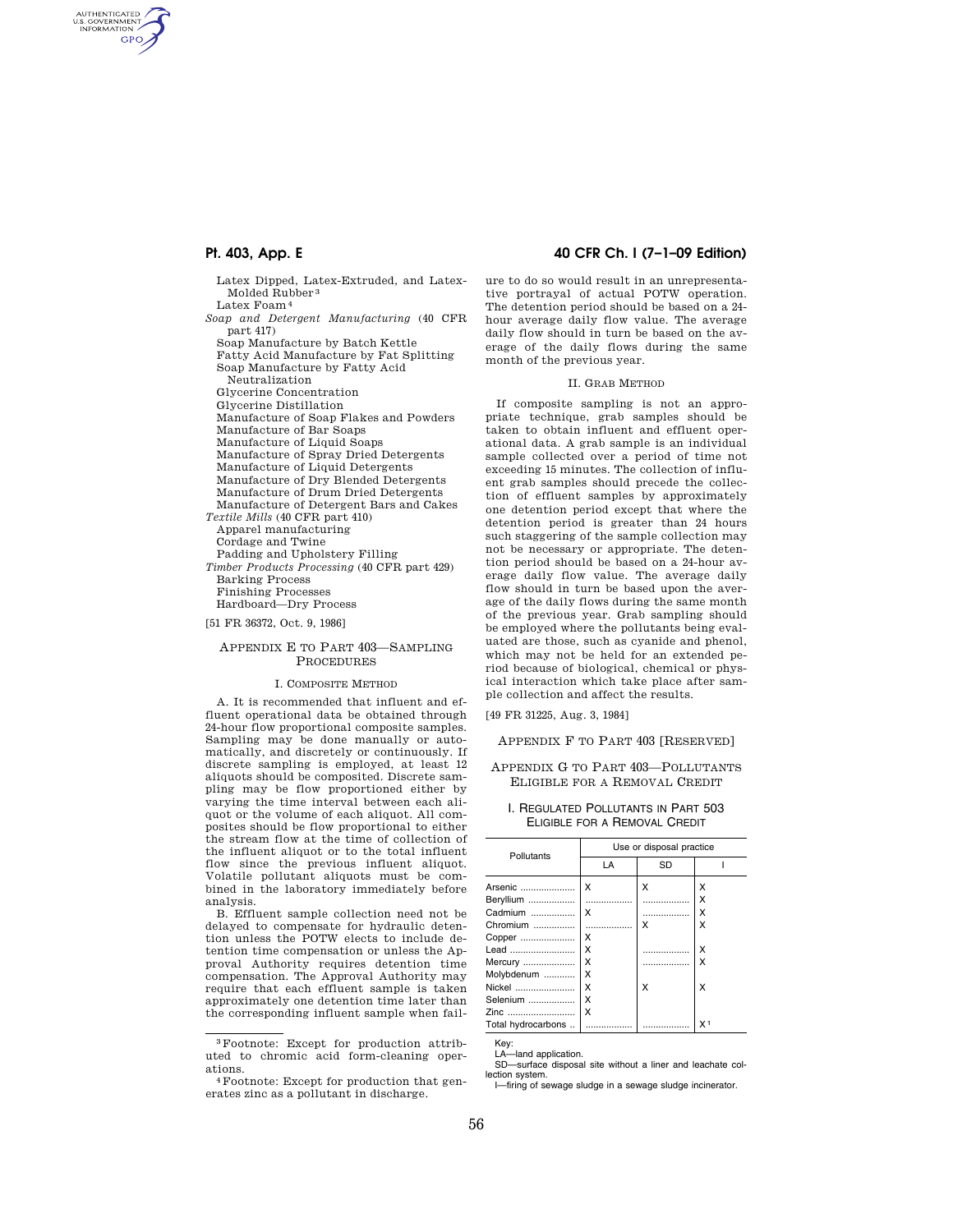# Environmental Protection Agency **Pt. 403, App. G**

<sup>1</sup>The following organic pollutants are eligible for a removal<br>credit if the requirements for total hydrocarbons (or carbon<br>monoxide) in subpart E in 40 CFR Part 503 are met when<br>sewage sludge is fired in a sewage sludge i

## II. ADDITIONAL POLLUTANTS ELIGIBLE FOR A REMOVAL CREDIT [Milligrams per kilogram—dry weight basis]

|                                                | Use or disposal practice |                      |                    |      |
|------------------------------------------------|--------------------------|----------------------|--------------------|------|
| Pollutant                                      | LA                       | Surface disposal     |                    |      |
|                                                |                          | Unlined <sup>1</sup> | Lined <sup>2</sup> |      |
|                                                |                          |                      | 3100               | .    |
|                                                | 2.7                      |                      |                    |      |
|                                                | 316                      | 140                  | 3400               | .    |
|                                                | 15                       | 3100                 | 3100               |      |
|                                                |                          | 3100                 | 3100               | .    |
|                                                |                          | 3100                 | 3100               | .    |
|                                                | 86                       | 3100                 | 3100               | .    |
|                                                | 3100                     |                      | 3100               | .    |
|                                                |                          | 346                  | 100                | 1400 |
|                                                | 1.2                      | 2000                 | 2000               | .    |
|                                                |                          | 7                    | $\overline{7}$     |      |
|                                                | 730                      |                      |                    |      |
|                                                | 7.4                      |                      |                    | .    |
|                                                | 29                       |                      |                    |      |
|                                                | 600                      |                      |                    |      |
| <u> Iron ………………………………………………………………………………………</u> | 378                      |                      |                    | .    |
|                                                |                          | 3100                 | 3100               | .    |
|                                                | 84                       | 328                  | 328                | .    |
|                                                |                          | 0.63                 | 0.63               |      |
|                                                |                          | 3100                 | 3100               | .    |
|                                                |                          | 40                   | 40                 | .    |
|                                                |                          |                      | 3100               | .    |
|                                                | 2.1                      | 0.088                | 0.088              | .    |
|                                                | 30                       |                      |                    |      |
|                                                |                          | 82                   | 82                 | .    |
|                                                | 4.6                      | < 50                 | < 50               | .    |
|                                                |                          | 4.8                  | 4.8                | 4.8  |
|                                                | 10                       | 326                  | 326                | .    |
|                                                | 310                      | 9500                 | 310                | .    |
|                                                |                          | 4500                 | 4500               | 4500 |

1Active sewage sludge unit without a liner and leachate collection system.

2Active sewage sludge unit with a liner and leachate collection system.

3Value expressed in grams per kilogram—dry weight basis. KEY: LA—land application.

I—incineration.

[60 FR 54768, Oct. 25, 1995, as amended at 65 FR 42567, Aug. 4, 1999; 70 FR 60198, Oct. 14, 2005]